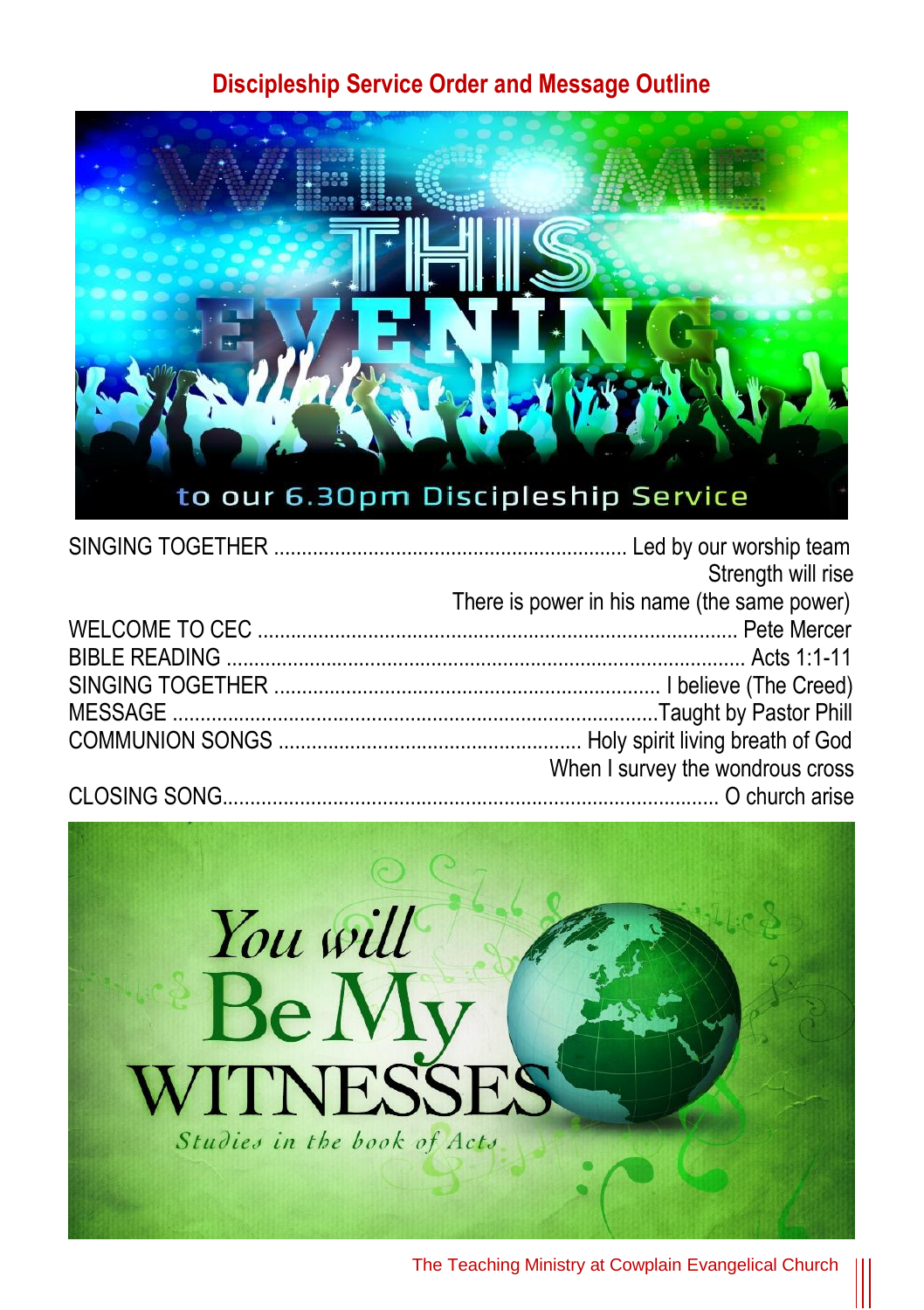## **You will be my witnesses #1 The work continues Acts 1:1-11**

**Introduction**

Acts 1:1

Luke 24:44-49

**1. You have to have the right \_\_\_\_\_\_\_\_\_\_\_\_\_\_\_\_\_\_\_\_\_\_\_\_\_.**  Acts 1:1

Acts 1:2-3

The Teaching Ministry at Cowplain Evangelical Church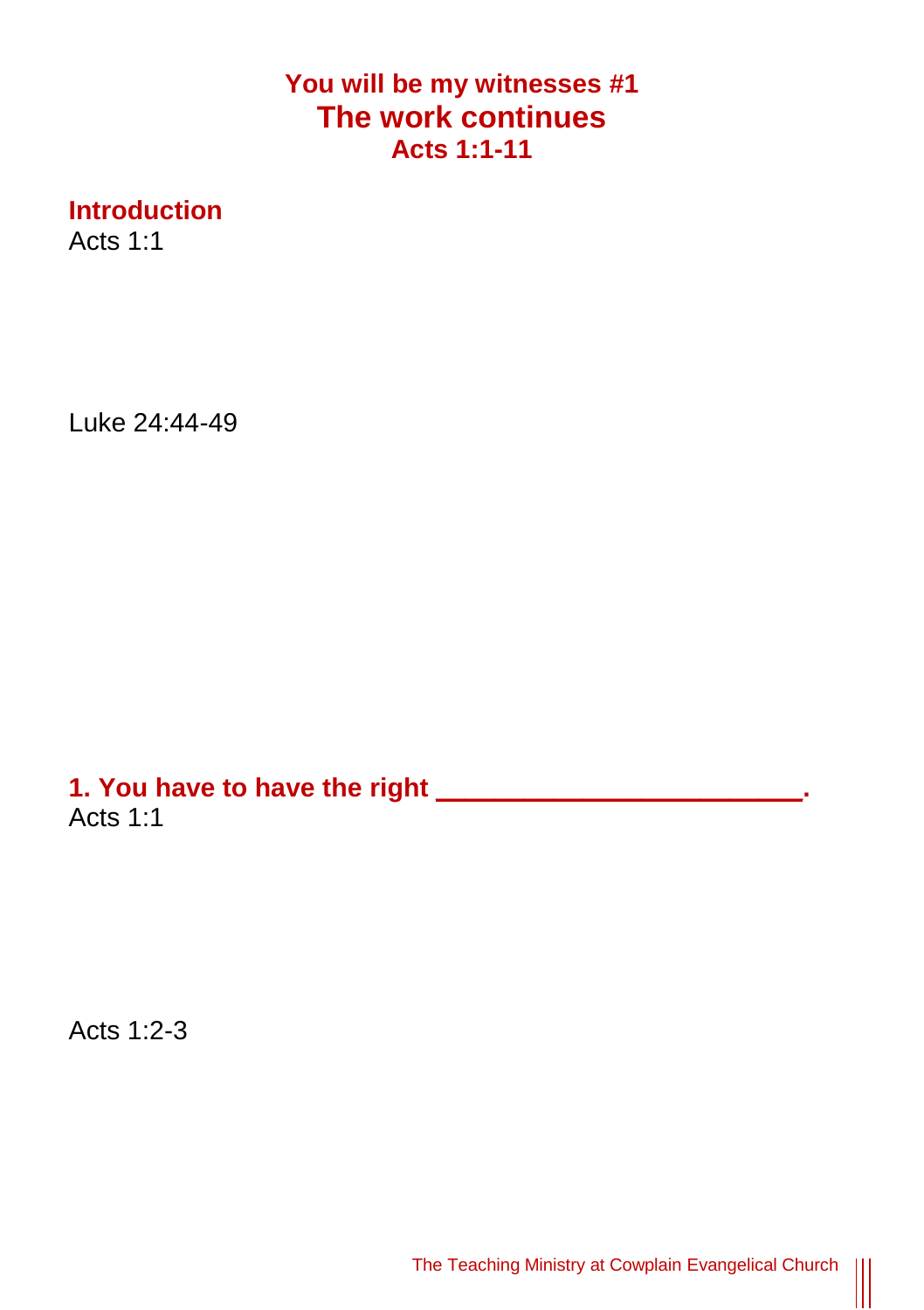## **2. You have to have the right \_\_\_\_\_\_\_\_\_\_\_\_\_\_\_\_\_\_\_\_\_\_\_\_\_.**

Acts 1:3

#### **3. You have to have the right \_\_\_\_\_\_\_\_\_\_\_\_\_\_\_\_\_\_\_\_\_\_\_\_\_.**  Acts 1:4

Acts 1:5

1 Corinthians 12:13

Acts 1:8

Ephesians 1:13-14

Ephesians 3:16

Colossians 3:16

Ephesians 5:18

 $\parallel$